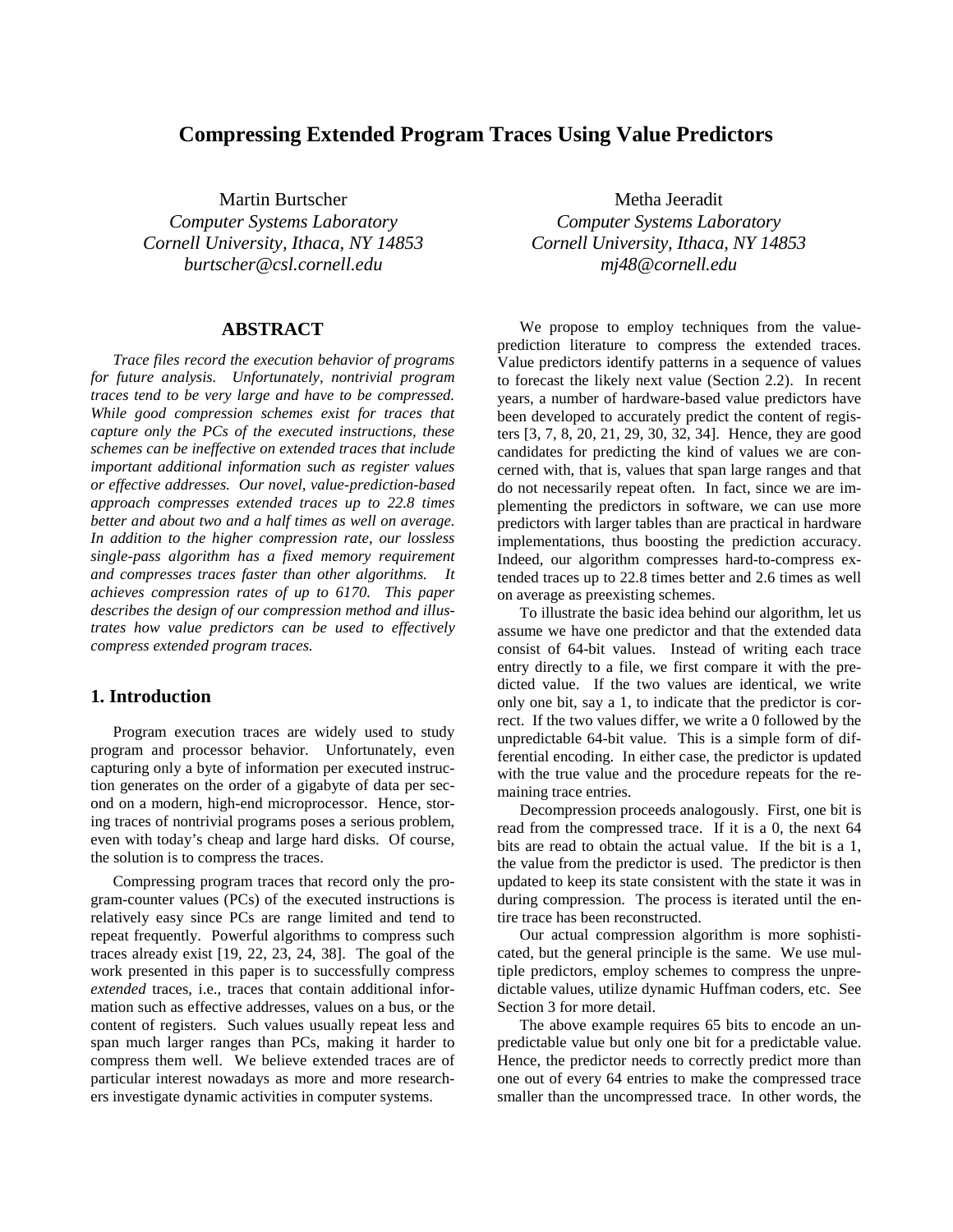prediction accuracy needs to be at least 1.6% for this algorithm to be useful.

Of course, our goal is not only to compress traces but also to compress them well. In particular, our algorithm should outperform preexisting algorithms such as LZ77 [38], LZW [35], and Sequitur [19, 22, 23, 24]. Moreover, we were opting to design a compression utility for extended traces that meets the following criteria.

- ♦ lossless compression
- ♦ single-pass algorithm
- ♦ good compression rate
- ♦ fixed memory requirement
- ♦ fast decompression speed
- ♦ fast compression speed

We need a lossless compression algorithm so that the original trace can be reconstructed exactly, which is necessary for many experiments. A single-pass algorithm ensures that the uncompressed trace never has to exist as a whole because the trace can be compressed while it is generated and stored directly in the compressed format. Similarly, a single-pass decompression scheme can directly drive trace-consuming tools such as simulators, obviating the need to first decompress the whole trace. A good compression rate is obviously desirable to save as much disk space as possible and to keep transfer times and costs small when sending traces over a network. We want a fixed memory requirement to guarantee that if a computer can compress and decompress one trace, it can compress and decompress all our traces, regardless of the trace content and length. (Sequitur's memory requirement, on the other hand, depends on the data to be compressed, which caused problems when we tried to compress extended traces.) Naturally, fast decompression speeds are desirable. Finally, fast compression is important in real-time and academic environments.

Our algorithm meets the above requirements with the decompression speed being the only weak point. The algorithm runs in a single pass in linear time over the data both during compression and decompression and does not allocate any memory while processing a trace. The compression rate and speed are good, outperforming gzip (with the --best option), sequitur, and lz77. For example, our algorithm compresses a 4.36-gigabyte SPECcpu2000 *gcc* trace of load instruction PCs and values by a factor of 23.0 in 33 minutes. Decompression takes 25 minutes. Sequitur compresses the same trace by a factor of 13.4 in 214 minutes, but decompresses it in seven minutes. Section 6 presents results for more algorithms and traces.

The C source code for our value-prediction-based compression utility is available to the research and teaching community. The code can be found at http://www. csl.cornell.edu/~burtscher/research/tracefilecompression/. A sample test file and a short tutorial on how to adapt the code to other trace formats are also included. The code has been tested and compiled on UNIX systems using cc and gcc as well as on Windows under cygwin [10].

The remainder of this paper is organized as follows. Section 2 introduces the trace format and the value predictors we use. Section 3 describes our compression and decompression algorithm. Section 4 summarizes related work. Section 5 explains the evaluation methods. Section 6 presents the results. Section 7 points out directions for future work and Section 8 concludes the paper.

### **2. Background**

#### **2.1 Trace Format**

We use a generic trace format throughout this paper to keep the discussion simple. Our traces consist of pairs of numbers. The first number in a pair records the PC of an executed instruction and the second number records the corresponding extended data (ED). The PCs are 32 bits wide and the extended data are 64 bits wide. The uncompressed trace begins with a 32-bit header that encodes an approximation of the range of the PCs in the trace (see below). Thus, our traces have the following format (the subscripts indicate bit widths).

# **Range32, PC\_032, ED\_064, PC\_132, ED\_164, …**

It would be straightforward to add a file magic, a length field, etc. Other improvements such as storing only one PC per basic block are also possible but would unnecessarily complicate the presentation of our algorithm. We chose 64 bits for the ED entries because this is the native word size of the Alpha machine on which we performed our measurements.

 $0 \leq PC < range$  has to hold for all PCs in the trace, but not all PCs in the range have to occur. In our traces, we use the number of (static) instructions in the program as the range and assign each instruction a virtual PC between zero and *range-1*. With a trace-generation tool such as ATOM [6, 31], generating these virtual PCs is as easy as providing actual PCs. Note that no pass over the data is required to obtain this information, as it is a statically known property of the binary. All our binaries are nonshared, i.e., they do not load dynamically linked libraries.

#### **2.2 Value Predictors**

We investigated a wide variety of value predictors and decided to use the following predictors, which have been experimentally determined to result in a good balance between the speed and the compression rate of our algorithm on the load-value traces. See also Section 5.3.

Last *n* value predictor: The first type of predictor we use is the last *n* value predictor [2, 20, 34]. It predicts the most likely value among the *n* most recently seen values. To improve the compression rate, we use all *n* values (and not only the most likely value) and only update the pre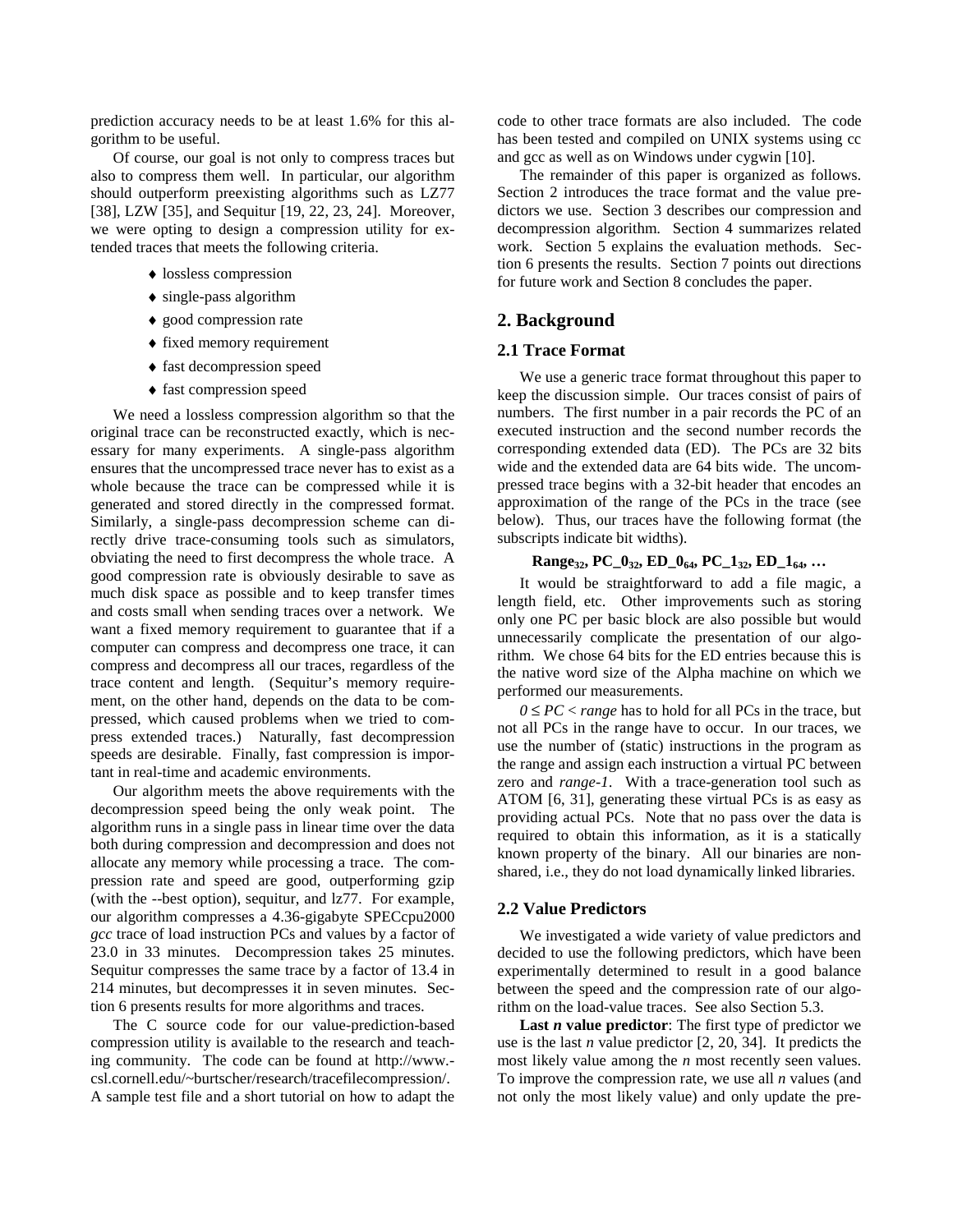dictor if the update value is not already among the *n* values in the selected predictor line. If it is, a second copy of the value is not added but instead the value is moved to the front, which essentially makes the predictor a last *n* distinct value predictor with a least recently used (LRU) replacement policy. We found  $n = 6$  to work well. We only use the last-six-value predictor for predicting the extended data but not for the PCs.

**Stride 2-delta predictor**: Stride predictors retain the most recently seen value along with the difference (stride) between the most recent and the second most recent values [7]. Adding this difference to the most recent value yields the prediction. Stride predictors can predict sequences that look as follows.

#### *A, A+B, A+2B, A+3B, A+4B, …*

Every time a new value is seen, the difference and the most recent value in the predictor are updated. To improve the prediction accuracy, the 2-delta method has been proposed [30], which uses a second stride. The second stride is updated only if the same stride is encountered at least twice in a row, thus providing some hysteresis before the predictor switches to a new stride. We use stride 2-delta predictors for predicting the PCs and the extended data.

**Finite context method predictor**: The finite context method predictor (FCM) [29, 30] stores the *n* most recently seen values in a sliding window (FIFO). *n* is referred to as the order of the predictor. The predictor records the value that follows every seen sequence of *n* values in a hash table. When making a prediction, a lookup is performed to find out if the current sequence of the *n* most recent values has already been encountered before. If so, the value that followed this sequence last time becomes the predicted value. Most FCMs, including ours, do not actually check whether the sequence has already been seen before but simply accept the hash-table entry to speed up the predictor operation and to reduce the storage requirement [26, 27, 29]. We use several FCMs with different orders and the hash function proposed by Burtscher [1]. For the extended data, we use orders one, two, three, and six. For the PCs, we only use a sixth-order FCM. The FCM predictors include saturating counters in the hash table to provide an update hysteresis. Thus, entries that have provided correct predictions are only replaced after having been wrong at least twice in a row.

**Differential finite context method predictor**: The differential finite context method predictor (DFCM) works exactly like the FCM. The only dissimilarity is that it predicts and is updated with differences (strides) between consecutive values rather than absolute values [8]. The predicted stride has to be added to the most recently seen value to form the final prediction.

Again, we use several different orders of DFCMs to maximize the chance of at least one predictor being correct. Moreover, we retain up to four values in each DFCM hash-table entry. As with the last six value predictor, we make sure that the four values are distinct and use an LRU replacement policy. Section 3.1 explains the reasons for these choices. Since our DFCM predictors can hold multiple values, we found that no update hysteresis is needed.

The DFCM predictors are the workhorses of our algorithm. We use orders four and six with two values per hash-table entry and order five with four values per entry for predicting the PCs. For the extended data, we use orders one, two, and six with four values, order three with two values, and order four with one value per table entry.

**Global/local last value predictor**: This is a new type of value predictor that we have developed for a different project. We use it for compressing the extended data only. It works like a last-value predictor, with the exception that each table entry contains two additional fields: an index and a counter. The index designates which entry of the last-value table contains the prediction. The counter assigns a confidence to the index. If the confidence is low and the indexed value incorrect, the index is incremented (modulo the table size) so that a different entry will be checked next time. This way, the predictor is able to correlate any instruction with any other instruction but without the need for multiple comparisons per prediction or update (i.e., without associativity).

## **3. Algorithm**

### **3.1 Compression**



**Figure 1: Initial compression algorithm.** 

Our first attempt at a value-predictor-based compression algorithm compressed only the extended data and worked as follows. The PC of the current PC/ED pair is fed to a set of value predictors that produces *n* (not necessarily distinct) predictions. Each prediction is compared to the ED from the trace. If a match is found, the corresponding predictor number is written to the compressed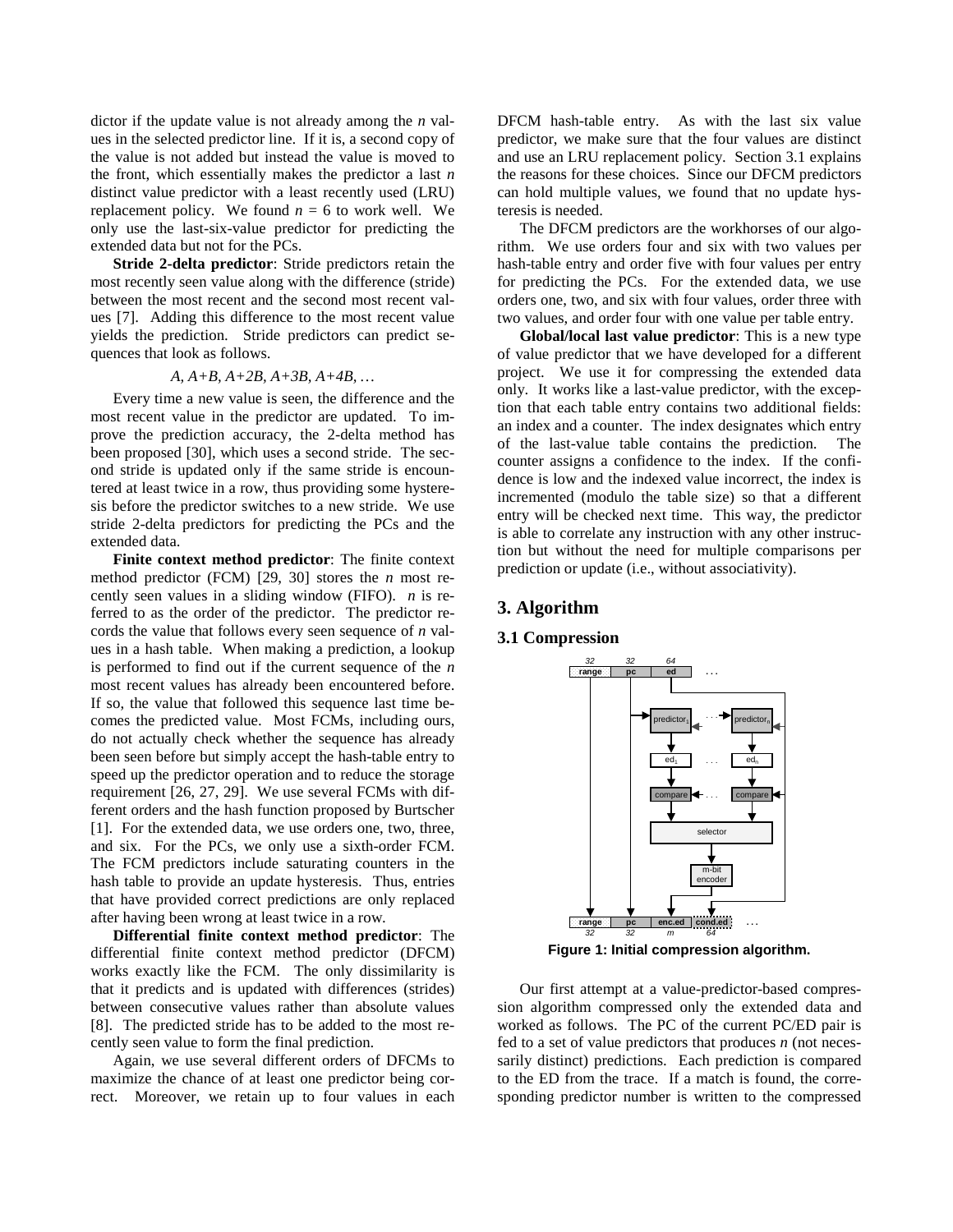file using a fixed *m*-bit encoding. If no predictor is correct, an *m*-bit dummy predictor number is written followed by the unpredictable 64-bit value. Then the predictors are updated (light arrows). The algorithm repeats for the remaining PC/ED pairs in the trace. Figure 1 illustrates the process for the first PC/ED pair in the trace.

Unfortunately, this algorithm does not work well because the PCs are not compressed and because *m* is too large. Since we use 27 predictors plus a dummy predictor, five bits are needed to encode a predictor number (i.e., *m*=5). Furthermore, unpredictable entries are not compressed. Overall, the algorithm cannot exceed a compression rate of 2.6 because even in the best case, a 96-bit PC/ED pair (32-bit PC plus 64-bit extended data) is compressed to 37 bits (32-bit PC plus 5-bit predictor number).



Our vpc algorithm corrects the above-mentioned shortcomings. First, it compresses the PCs like the ED using a (separate) set of predictors. Moreover, it encodes the predictor numbers using a dynamic Huffman encoder [17, 33] to minimize the number of bits required to express a predictor number. If more than one predictor is correct, we pick the one that has the shortest code associated with it, i.e., the one with the highest usage frequency. Finally, our algorithm compresses the unpredictable values in the following manner. In case of PCs, only  $\log_2$ (range) bits are written after the Huffman code for the dummy predictor. All dropped bits are zero and can therefore be trivially reconstructed during decompression. In case of extended data, the dummy-predictor code is followed by the encoded number for the predictor whose prediction is closest to the actual value in terms of absolute difference. We then write the difference between the predicted value and the actual value in encoded signmagnitude format to save bits. Figure 2 illustrates the

operation of vpc's compression algorithm on the first PC/ED pair.

We implemented several additional enhancements to increase the compression rate. First, we use an improved hash function for the FCM and DFCM predictors, which has been shown to utilize the hash table more effectively [1] and thus increases the number of correct predictions. Second, we added saturating up/down counters to the hash-table entries in the FCMs to provide an update hysteresis (see Section 2.2). Third, we retain only distinct values in all multi-value predictors to maximize the number of different predictions and therefore the chances of at least one of them being correct. Fourth, we keep the values in all multi-value predictors in least recently used order to skew the usage frequency of the predictor components. This works because of value locality [7, 21], i.e., because the most recently seen value has a higher chance of resulting in a correct prediction in the near future than an older value. Skewing the usage frequencies increases the compression rate because it allows the dynamic Huffman encoder to assign shorter codes to the frequently used components and to use them more often. Fifth, we initialize the dynamic Huffman encoder with biased, nonzero frequencies for all predictors. Doing so assigns valid codes to all predictors from the start. Hence, we never have to dynamically extend the symbol set, which would complicate and slow down the algorithm. Moreover, we bias the more sophisticated predictors more heavily than the simpler predictors. If we did not do this, the more sophisticated predictors would initially be assigned long codes because they take longer to warm up. As a consequence, the simpler predictors would be chosen whenever possible and the more sophisticated predictors would only get to predict the values that the simple predictors cannot. Thus, the more sophisticated predictors could not catch up to the simpler predictors, resulting in suboptimal codes because all predictors would end up being used relatively often. Biasing the frequencies in the beginning ensures that the most powerful predictors are used whenever they are correct and the remaining predictors are only utilized occasionally, resulting in shorter Huffman codes and better compression rates.

#### **3.2 Decompression**

To decompress the trace, the compression steps are simply reversed. Since regular files have a granularity of bytes but our algorithm requires a bit granularity, it is not always possible to determine the end of the compressed trace from the file length, which is why an additional header field is needed. We use a 64-bit count to identify the end of the trace, which also allows us to check if the file has been corrupted. Figure 3 illustrates the decompression process.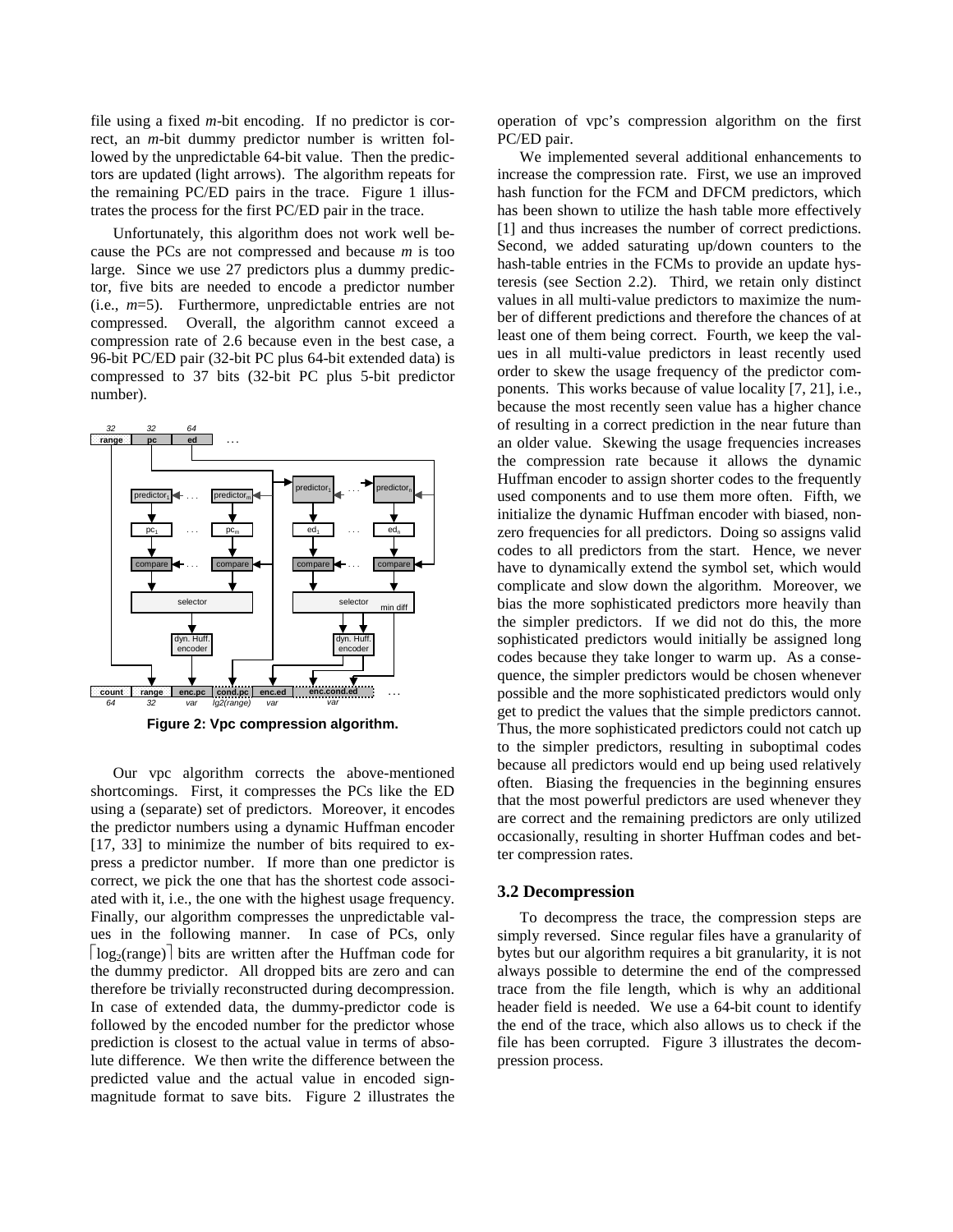

**Figure 3: Vpc decompression algorithm.** 

## **4. Related Work**

Most early trace compression techniques are lossy because they employ filtering or sampling methods. The few lossless approaches concentrate mostly on address traces. Larus proposed Abstract Execution [18], where a small amount of runtime data drives the re-execution of the program slices that generate the program's addresses. Pleszkun designed a two-pass trace compression algorithm that encodes the dynamic basic block successors using a compact representation [25]. Other lossless trace compression algorithms include Mache [28], PDATS [14], PDI [15], and LD&R [5]. Mache, PDATS, and PDI work by exploiting spatiality (address differences) and sequentiality (repeat counts) of the trace. These algorithms use a second compression with an LZ77 [38] or LZW [35] algorithm to boost the overall compression rate. LD&R (Loop-Detection and Reduction) detects loops in the address traces and extracts those references that are constant or change by a constant value between loop iterations before encoding the remainder of the references. While our approach incorporates some of the same ideas (it also exploits sequentiality and spatiality and benefits from a second compression step), the abovementioned algorithms do not reach our algorithm's compression rate because our algorithm can exploit a number of different patterns in addition to strided sequences and repetitions.

### **4.1 Compression Algorithms**

This section describes the compression schemes with which we compare our approach in Section 6. The first two are general-purpose algorithms that can be used to compress any kind of file. The last two are specialpurpose algorithms that are tailored to specifically exploit our trace format.

**compress**: The UNIX command compress implements the dictionary-based LZW algorithm [35]. The dictionary starts out with 512 entries and doubles in size whenever it gets full. Once the maximum of 65,536 entries is reached, the algorithm continues to use the existing dictionary but does not update it anymore. If the compression rate falls below a predefined threshold, the old dictionary is abandoned and a new one is started, allowing the algorithm to adapt to the next "block" in the file. Compress operates at a byte granularity. Its memory usage is insignificant compared to the other algorithms.

**gzip**: Gzip is another general-purpose compression utility found on most UNIX systems [11]. It also operates at a byte granularity and implements a variant of the LZ77 algorithm [38]. It looks for duplicated sequences of bytes (strings) within a 32kB sliding window. The length of the string is limited to 256 bytes, which corresponds to the lookahead-buffer size. Gzip uses two Huffman trees, one to compress the distances in the sliding window and another to compress the lengths of the strings as well as the individual bytes that were not part of any matched sequence. The algorithm finds duplicated strings using a chained hash table where each entry records three consecutive bytes. In case of a collision, the hash chain is searched beginning with the most recently inserted string. A command-line argument determines the maximum length of the hash chains and whether lazy evaluation is to be used (we use --best). With lazy evaluation, the algorithm does not immediately use the matched sequence for the currently processed byte but first compares it to the matched sequence of the next input byte before selecting the longer of the two matches. According to *ps*, the algorithm requires approximately 2MB of memory when compressing our traces.

**lz77**: Since gzip yields substantially better compression rates on our traces than compress (see Section 6.1.2), we modified gzip's underlying LZ77 algorithm to handle the PC and ED streams separately (split-stream approach) and to exploit our trace format. The resulting specialpurpose algorithm works on the granularity of trace entries. It uses a 32,768-entry sliding window and a 256 entry lookahead buffer for each stream. String duplications are found using a 65,536-entry hash table. The hash-table entries are truncated if more than 32,768 strings with same start symbol are encountered. The memory usage of this algorithm is approximately 12MB. Note that our implementation of this algorithm is not optimized for speed and could be made significantly faster. We include it only to see how well a gzip-like algorithm can compress on our traces when it is made aware of the trace format.

**sequitur**: The sequitur algorithm identifies hierarchical structures in the input sequence and converts them into a context-free grammar [22, 23, 24]. The algorithm applies two constraints while constructing the grammar: each digram in the grammar must be unique and every rule must be used more than once. The biggest drawback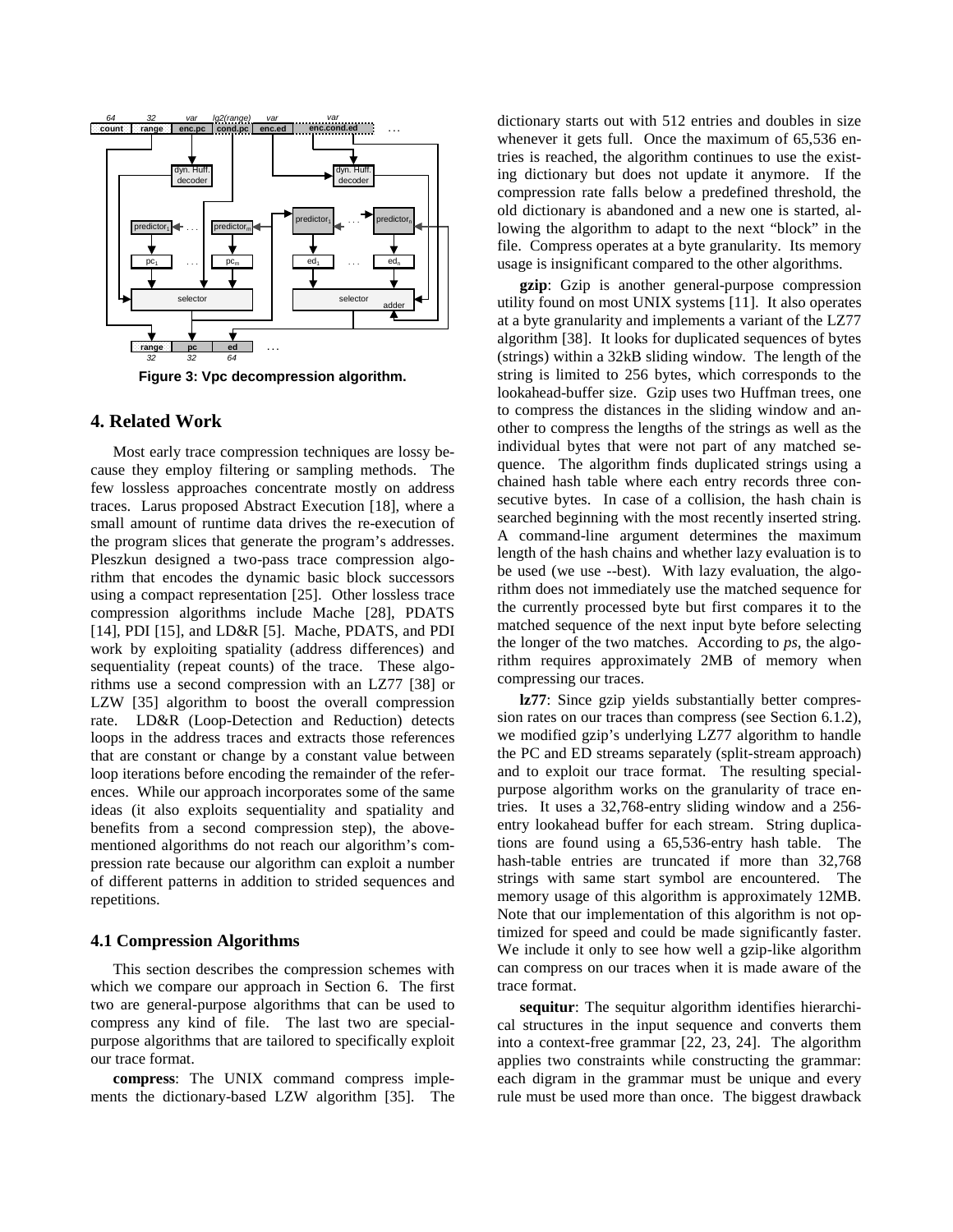of sequitur is its memory usage, which is linear in the size of the grammar. We modified Larus' implementation of sequitur [19] in two ways. First, we construct two separate grammars in parallel, one for the PCs and the other for the extended data (split streams). Second, we start new grammars once the combined size of the two grammars reaches 800MB to limit the algorithm's memory usage. The actual memory usage ranges from 20MB to around 1GB depending on the trace. Sequitur is one of the best trace compression algorithms in the current literature.

## **5. Evaluation Methods**

#### **5.1 System**

Unless otherwise noted, all our measurements were performed on a 64-bit Alpha system with two 750MHz 21264A CPUs [16]. Only one of the processors was used at a time, allowing the other CPU to handle daemons and other tasks to improve the timing accuracy. Both processors have separate, on-chip, 2-way set-associative, 64kB L1 caches, a unified, direct-mapped 8MB L2 cache, and share 1.5GB of main memory. The SCSI Ultra2/LVD hard drive has a capacity of 18GB (with about 10GB free) and spins at 10,000rpm. The operating system is Tru64 UNIX V5.1.

#### **5.2 Traces**

We used the eleven integer and four floating-point C programs from the SPECcpu2000 benchmark suite [13] to generate the traces for this study. All programs were compiled with a high optimization level using the bundled C compiler and are run to completion with the SPECprovided test inputs.

We generated three types of traces from these programs to evaluate our compression utility. We picked traces for which we are aware of ongoing research that could benefit from the traced information.

The first type captures the PC and load value of every executed load instruction (that is not a prefetch, a NOP, or a load immediate). The second type of trace contains the PC and target of all indirect branch instructions. The third type of trace stores the PC and effective address of each executed store instruction. Note that our algorithm has only been optimized for the PC/load-value traces but not for the other two types of traces.

Table 1 shows the uncompressed size (in megabytes) of the three traces for each program as well as which traces we excluded. We excluded all traces with a size above ten gigabytes or below ten megabytes. The former are excluded because they exceed the capacity of our hard drive and the latter because we consider them too short to be of interest since they can be compressed and decompressed in a matter of seconds.

**Table 1: Size of the studied traces.** 

|           |         | trace size in megabytes |           |           |
|-----------|---------|-------------------------|-----------|-----------|
|           |         | load<br>values          | indirect  | store     |
|           |         |                         | branch    | effective |
|           |         |                         | targets   | addresses |
| integer   | gzip    | 7,881.4                 | too small | 3,102.5   |
|           | vpr     | 6,384.6                 | too small | 1,857.6   |
|           | gcc     | 4,361.7                 | 80.0      | 2,151.6   |
|           | mcf     | 456.6                   | too small | 405.5     |
|           | crafty  | too large               | 105.4     | 3,119.0   |
|           | parser  | 9,002.0                 | too small | 4.023.4   |
|           | perlbmk | 1,026.0                 | 32.9      | 527.6     |
|           | gap     | 2,988.6                 | 135.7     | 1,238.9   |
|           | vortex  | too large               | 26.8      | too large |
|           | bzip2   | too large               | too small | too large |
|           | twolf   | 684.8                   | too small | 190.0     |
| ng pritec | mesa    | 5,972.7                 | 259.6     | 3,655.4   |
|           | art     | 4,466.0                 | too small | 1,730.4   |
|           | equake  | 3,701.0                 | 32.2      | 1,264.4   |
|           | ammp    | too large               | 21.1      | 3,813.0   |

### **5.3 Predictor Configurations**

This section lists the sizes and parameters of the predictors our algorithm uses. They are the result of experimentation with the load-value traces to balance the speed and compression rate as well as the fact that we wanted to share tables between the predictors. We used these configurations to obtain the results presented in Section 6.

Since no index is available for the PC predictors, all PC predictors are global predictors. Accordingly, their first levels are very small. The stride 2-delta predictor requires only 24 bytes of storage: eight bytes for the last value plus sixteen bytes for the two stride fields. The sixth-order FCM predictor requires six two-byte fields to store six hash values in the first level. The second level requires 4.5MB to hold 524,288 lines of nine bytes each (eight bytes for the value and one byte for the saturating counter). The DFCM predictors share a first-level table, which requires six two-byte fields for retaining the hash values. The most recent value is obtained from the stride predictor. The fourth-order DFCM has two second-level tables of one megabyte each (131,072 lines), the fifthorder DFCM has four tables of two megabytes each (262,144 lines), and the sixth-order DFCM has two tables of four megabytes each (524,288 lines). Since we do not use saturating counters in the DFCMs, each second-level entry requires eight bytes to hold a 64-bit value. Overall, 22.5 megabytes are allocated for the ten PC predictors.

The predictors for the extended data use the PC as an index, which allows them to store information on a per instruction basis. Their first-level tables are correspondingly larger. The last six value predictor uses six tables of 128kB (16,384 lines). The stride 2-delta predictor requires 256kB of table space for the strides (16,384 lines). The last-value table is shared with the last six value predictor. The FCM predictors share six first-level, 32kB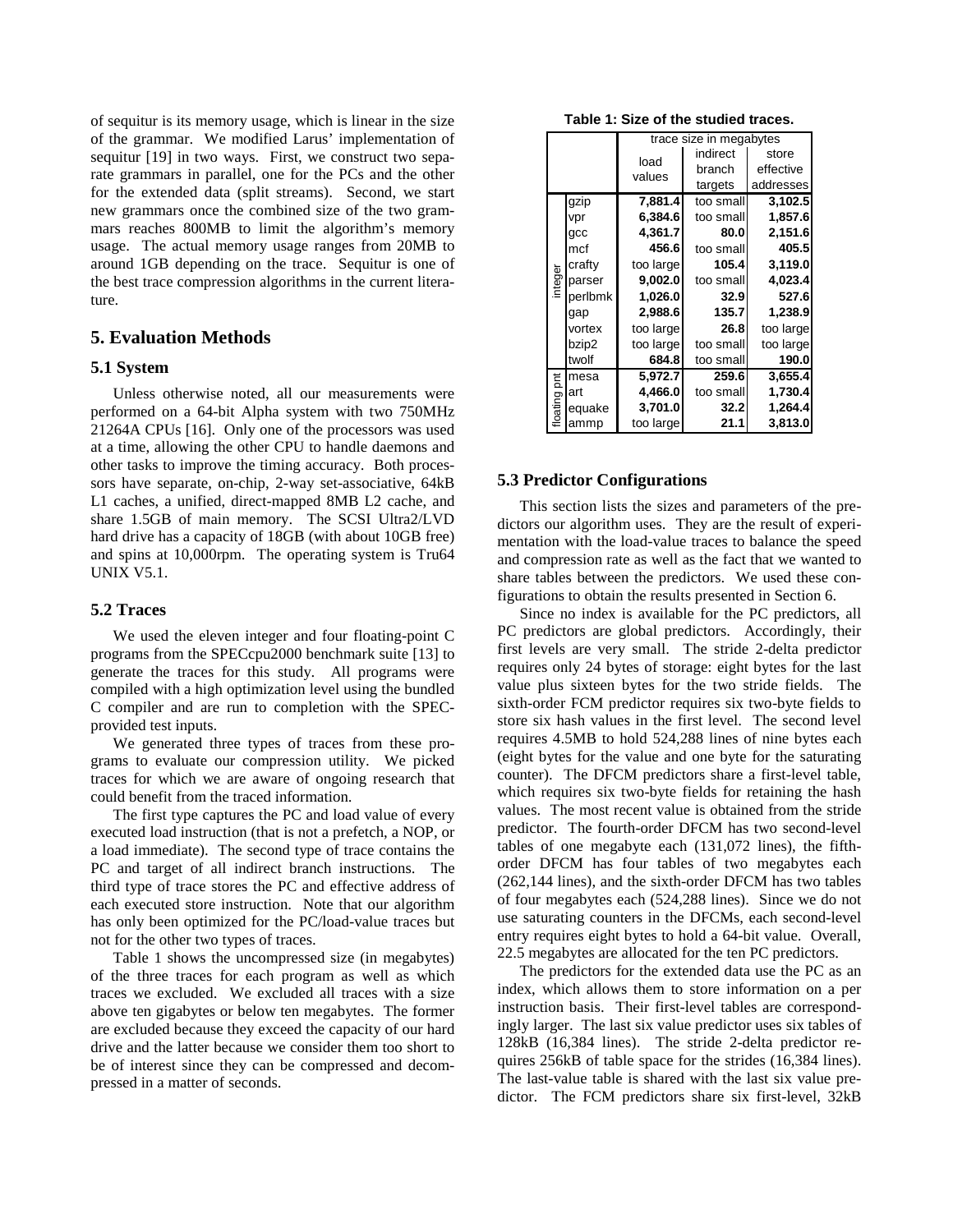tables, each holding 16,384 two-byte hash values. Similarly, the DFCMs share a set of six 32kB first-level tables. The second-level table sizes are as follows. The firstorder FCM uses a 144kB table (16,384 lines holding an eight-byte value plus a one-byte counter), the secondorder FCM uses a 288kB table (32,768 lines), the thirdorder FCM has a 576kB table (65,536 lines), and the sixorder FCM requires 4.5MB (524,288 lines). The firstorder DFCM has four tables of 128kB (16,384 lines holding an eight-byte value), the second-order DFCM uses four 256kB tables (32,768 lines), the third-order DFCM requires two 512kB tables (65,536 lines), the fourth-order DFCM has one 1MB table (131,072 lines), and the sixthorder DFCM needs four 4MB tables (524,288 lines). Finally, the global/local last value predictor uses 128kB of storage (16,384 lines containing a four-byte index and a four-byte counter). Together, the 27 value predictors use 26.5MB of table space.

Overall, 49 megabytes are allocated to the predictor tables in our compression algorithm. Including the code, libraries, padding, etc., our compression utility requires 88MB of memory to run as reported by the UNIX command *ps*.

#### **6. Results**

The following sections describe the results. Section 6.1 focuses on the load-value traces, Section 6.2 on the indirect-branch-target traces, and Section 6.3 on the storeeffective-address traces.

### **6.1 Load-Value Traces**

#### **6.1.1 Predictability**

The effectiveness of our compression algorithm hinges on the predictability of the trace entries. To reach good compression rates, the prediction accuracy has to be in the nineties. This is much higher than what value predictors normally deliver. The predictors in the literature are geared towards hardware implementations and therefore tend to be small and less accurate. More importantly, they are allowed to predict only one value at a time. Furthermore, if multiple predictors are used (hybrid), a selector has to choose one of them, which introduces additional inaccuracies [3]. Our algorithm does not have these restrictions. First, it is easy to make the predictor tables large in software (Section 5.3). Second, our selection process is perfect since we know ahead of time what value we are looking for and therefore which predictor to choose. Consequently, we can make effective use of a large number of predictors, which is why we are able to achieve the high prediction accuracies required for good compression. Figure 4 shows the predictability of the PCs and load values in the eleven load-value traces.



**Figure 4: Predictability of the load-value trace entries.** 

As the figure illustrates, the set of predictors we use can indeed predict most of the trace entries correctly, especially the PCs, which we expected to be more predictable (and compressible) than the load values. Even in the worst case (*gcc*), 98.2% of the PCs are predicted correctly by at least one of the ten PC predictors, with an average of 99.3%. On average, 91.2% of the load values are predictable. In the worst case (*gzip*), 77.6% of the load values can be predicted by at least one of the 27 extendeddata predictors.

While these numbers are encouraging, they are at best an approximation of the resulting compression rate, which is our true metric. The compression rate depends not only on how many of the trace entries are predictable but also on which predictor can predict them and when a prediction is made since the length of the Huffman codes is different for different predictors and changes over time.

#### **6.1.2 Compression Rate**

Figure 5 shows the compression rates of the four compression algorithms discussed in Section 4.1 as well as vpc, our value-prediction-based approach, on the loadvalue traces. Vpc2 is discussed below.



**Figure 5: Compression rates on the load-value traces.**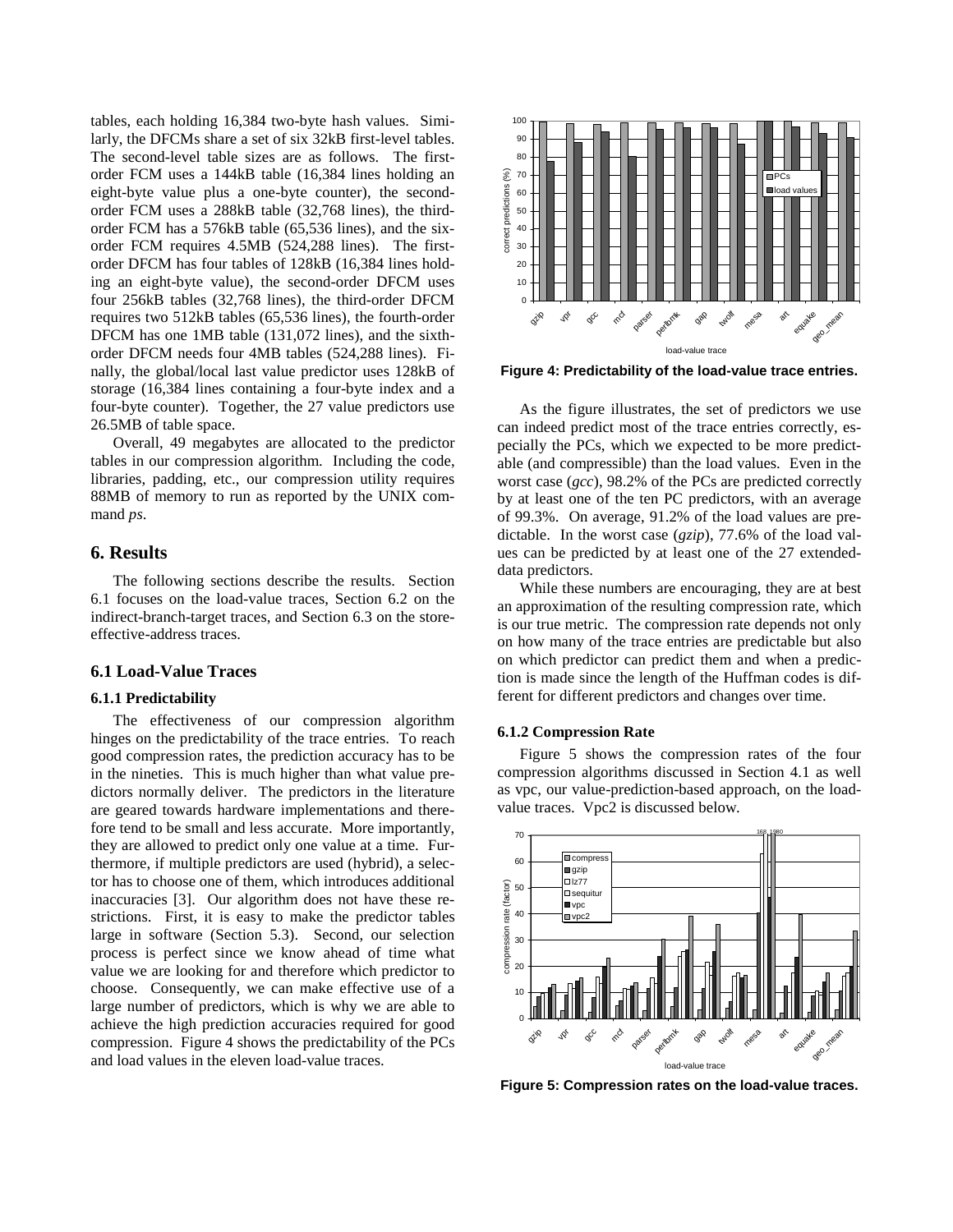For nine of the eleven traces, vpc reaches higher compression rates that the four non-vpc schemes. Sequitur and lz77 outperform vpc slightly on *twolf* and significantly on *mesa*.

The reason for vpc's relatively poor performance on *mesa* is that it cannot compress traces by more than a factor of 48. This is because at least one bit is needed to encode a PC and one bit to encode an extended data entry. Since an uncompressed PC/ED pair requires 32+64=96 bits, the maximum compression rate is 96/2=48. The fact that vpc almost reaches this compression rate on *mesa* (factor 46.5) is reassuring. It shows that the dynamic Huffman encoder works well and almost always requires only one bit to encode a predictor number. Note that this implies that the same PC and ED predictors are used most of the time because only one PC and one ED predictor can have a one-bit code at a time. Since PC and ED predictor codes alternate in our compressed traces (Section 3.1), the vpc-compressed *mesa* trace should therefore contain long bit strings of zeros, ones, or alternating zeros and ones, depending on whether both predictors are assigned a code of 0, both predictors are assigned a code of 1, or one predictor's code is 0 and the other one's code is 1. This, of course, means that the compressed trace is itself highly compressible. To exploit this fact, we further compressed the vpc-compressed traces with gzip. We call this scheme vpc2.

As Figure 5 shows, vpc2 works very well and improves upon vpc in all cases. It compresses *mesa* by a factor of 1980.6, which is 11.8 times as much as sequitur. There is only one trace (*twolf*) on which sequitur slightly outperforms vpc2. Vpc2's geometric mean compression rate is almost twice that of sequitur and more than twice that of the other three non-vpc schemes. Note that all schemes (including gzip itself) benefit from an additional gzip compression step albeit not nearly as much as vpc.

#### **6.1.3 Compression/Decompression Speed**

A good compression rate is highly desirable but at the same time useless if it can only be attained at an extraordinary cost in compression and particularly in decompression time.

Figure 6 shows the average (geometric mean) time in minutes it takes to compress, transfer, and decompress the load-value traces when they are sent over an Internet connection with a throughput of 330 kilobytes per second, as we measured between Cornell University and the University of Colorado at Boulder.

Our algorithm is the second fastest at compressing the traces in almost all cases and also on average. Only compress is faster, but its compression rate is by far the lowest. Vpc takes on average 18.8 minutes and vpc2 21.7 minutes to compress one of the traces. The same task takes compress 6.8, gzip 51, sequitur 158, and lz77 259

minutes. This is surprising because the slower algorithms do not reach vpc's and vpc2's compression rates.



**Figure 6: Average time to compress, send, and decompress a load-value trace.** 

Unfortunately, vpc2 is the second slowest algorithm at decompressing the traces. It takes vpc 13.3, vpc2 13.5, compress 3.6, gzip 1.3, sequitur 3.7, and lz77 162.8 minutes on average to decompress the load-value traces. However, our algorithms easily make up for the longer decompression time by the fast compression and transfer speed. Since vpc2 has the highest compression rate, it also incurs the shortest transfer time. On average, it delivers (i.e., compresses, transfers, and decompresses) the traces 41% faster than compress and 3.8 times as fast as no compression.

Interestingly, compress is the second best choice due to its fast compression and decompression speed and despite its low compression rate. Using sequitur or lz77 is slower than using no compression at all.

Note how little time the gzip step adds to vpc2's compression and in particular decompression time. The latter is not surprising as gzip has the fastest decompression speed. The extra compression time is not very high, either, because gzip starts out with an already compressed trace, i.e., a much shorter trace.

Clearly, transferring traces over a network benefits from compression. However, a more likely scenario is to drive a trace consumption tool (e.g., a simulator) from a locally stored, compressed trace. In such a case, only the decompression speed matters. Figure 7 shows the decompression times of the six algorithms on the load-value traces. Since the times vary greatly, the y-axis is logarithmic.

Except for lz77, which is not optimized for speed, vpc and vpc2 are slower at decompressing the traces than the other schemes (see Section 7 for possible remedies). Due to the symmetric nature of our algorithm, compression and decompression take roughly the same amount of time. On average, sequitur is 3.6 times faster at decompressing the traces. Note, however, that in spite of its relatively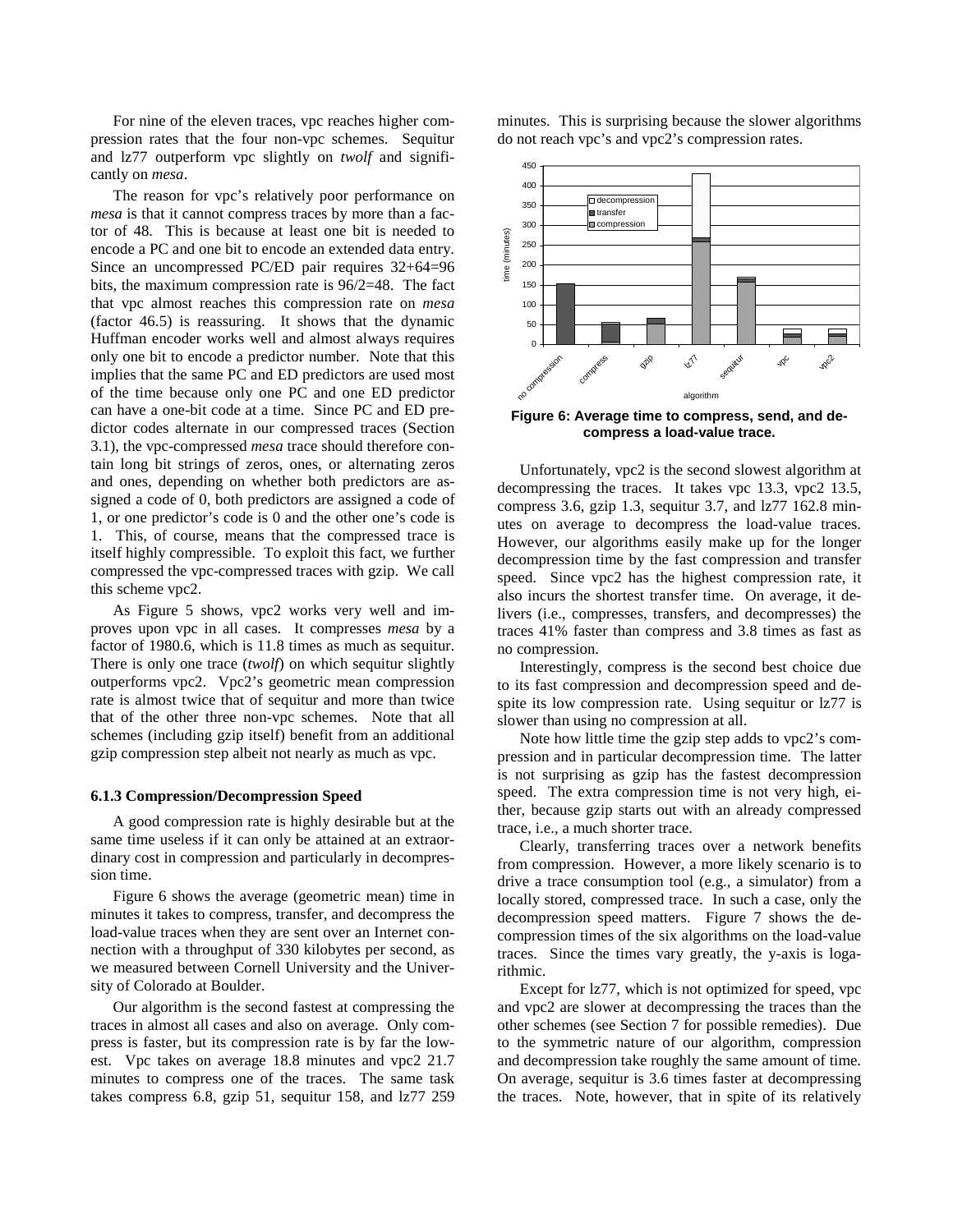slow decompression speed, our algorithm still recreates the original traces at 3.5 megabytes per second.



**Figure 7: Decompression time on the load-value traces.** 

#### **6.2 Indirect-Branch-Target Traces**

Since we optimized several aspects of our algorithm (in particular the type and configuration of the predictors) to work well with the load-value traces, we also wanted to test our algorithm on traces for which it has not been optimized.

One type of trace we chose for this experiment consists of the PCs and targets of indirect branches. The compression rates on these traces are shown in Figure 8.



**Figure 8: Compression rate on the indirect-branchtarget traces.** 

Since branch targets are themselves PCs, the indirectbranch-target traces effectively comprise only PCs. This is why they are so much more compressible than the loadvalue traces, as is evident from the high compression rates shown in Figure 8. While no algorithm we investigated was able to compress the load-value traces by more than a factor of 35, sequitur and vpc2 compress the indirectbranch-target traces by more than a factor of 150 on average. Vpc2 compresses *mesa* by factor of 6170.

Vpc achieves an average compression rate of 38 on these traces. The reason for its poor performance is the aforementioned maximum compression rate of 48, which it almost reaches on *equake* (47.3). On half of the traces, vpc exceeds a compression rate of forty.

On the majority of the indirect-branch-target traces, at least one of the other schemes outperforms vpc2, although never by more than 69%.

The indirect-branch-target traces are the only traces we studied in which the extended data were more predictable than the PCs. Even in the worst case, 99.6% of all the branch targets are predictable (*vortex*) compared to 98.4% for the PCs (*gcc*).

#### **6.3 Store-Effective-Address Traces**

The other kind of trace our compression scheme has not been optimized for tracks the PCs and the effective addresses of store instructions. The corresponding compression rates are depicted in Figure 9.



**address traces.** 

Like the load-value traces and unlike the indirectbranch-target traces, the average attainable compression rates for the store-effective-address traces are below a factor of fifty for all approaches.

Sequitur outperforms vpc2 on *vpr, crafty*, and *twolf*, and lz77 outperforms vpc on *twolf*. In all other cases, vpc2 delivers the best compression rate, often by a large margin. It compresses *ammp* 22.8 times as much as the second best approach (gzip).

Vpc2's geometric mean compression rate is 2.6 times higher than that of the second best algorithm (sequitur). Note that vpc2 compresses all store-effective-address traces by at least a factor of 19.1 while the remaining schemes only reach minimum factors of 2.9 (compress) to 6.5 (gzip).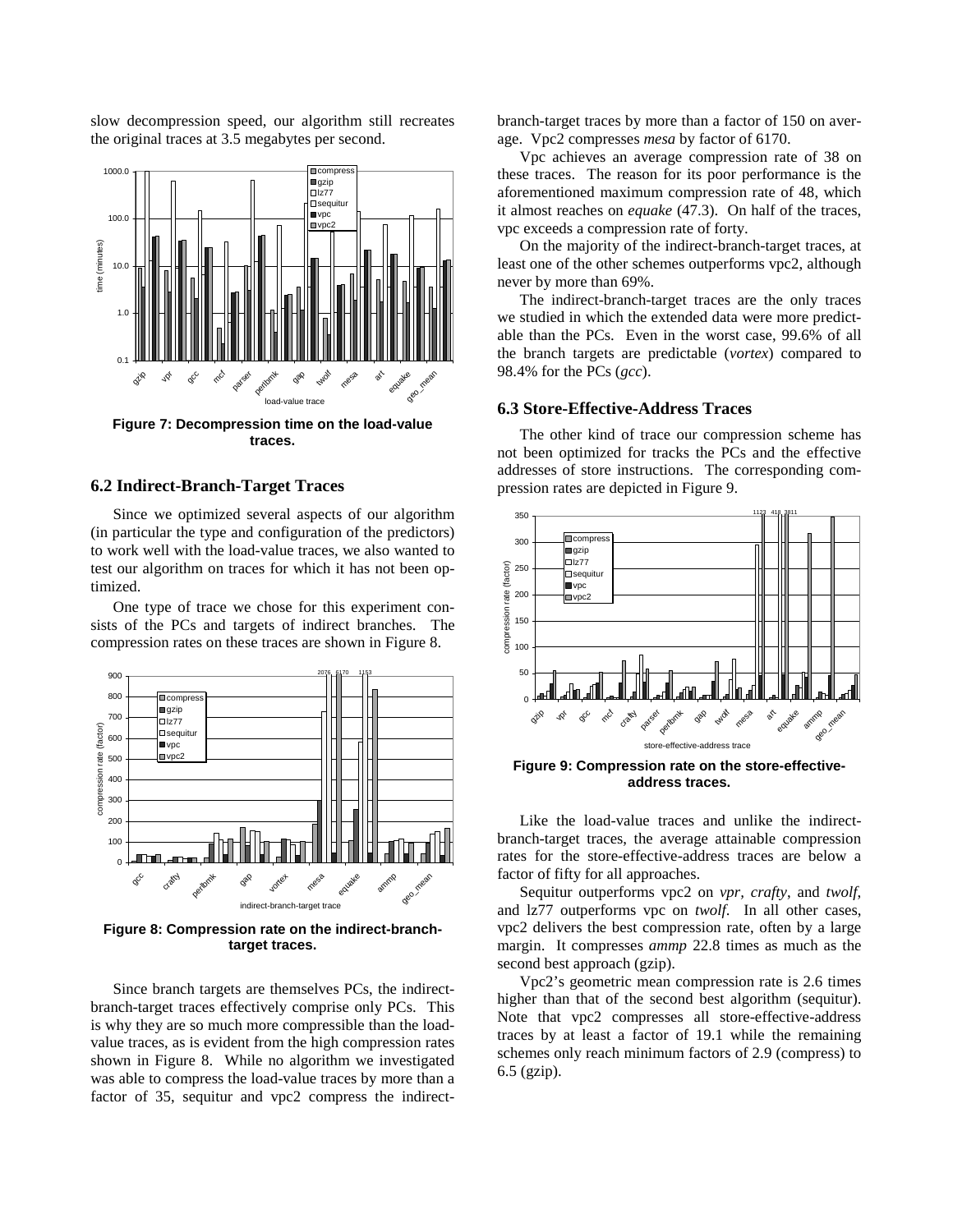# **7. Future Work**

While our compression algorithm delivers the highest compression rates and very fast compression, it is rather slow at decompression. To improve the relatively slow decompression speed, we intend to fuse the prediction and update code. In the current implementation, all the predictors are accessed once to make a prediction and then again to perform the updates. Since most of the time is spent computing the indices into the various tables, consolidating the prediction and update code should significantly speed up the compression and in particular the decompression as only half as many indices will have to be computed. Moreover, we are planning to integrate the gzip step into vpc2, which should further speed up the algorithm because no intermediate file will have to be created.

We intend to study traces from other programs as well as traces containing different information to further evaluate and improve our compression utility. We will also investigate additional compression schemes, both generic ones and ones that we adapt to take advantage of our trace format. For example, bzip2 [9] is of interest because of its high compression rates and lzop [12] because of its speed.

Our algorithm is modular and extensible, making it easy to add or remove predictor components. This way, we should be able to trade off compression speed for compression rate and vice versa. Also, when new predictors become available, we will incorporate them to see if they improve the compression rate further.

It is unclear whether our compressed traces reveal any interesting information about the original trace. This is a key strength of sequitur, which exposes hot program paths in the compressed format [19]. We will investigate whether, for example, the type of predictor used to compress a given PC/ED trace entry provides useful information.

Zhang and Gupta improved the compression rate of sequitur by splitting traces up by functions, i.e., they generate a subtrace for each function in the program (called a path trace) and then compress the subtraces individually [37]. We believe the same approach can be used to further improve the compression rate of our scheme.

Our current trace format requires decompressions to always start at the beginning of a trace, even if only a section from the middle of the trace is needed. We will investigate whether an approach like Zhang and Gupta's path traces would allow us to more quickly access information in the trace.

Another interesting idea whose applicability to our algorithm we would like to investigate is Chilimbi's hot data streams [4]. He uses sequitur to produce series of traces with increasing compactness but lower precision. We will study the usefulness of our traces when certain trace entries, e.g., all the last-value predictable ones, are omitted.

We are planning to replace the dynamic Huffman coder with an arithmetic coder [36], which should yield better compression rates because it can represent predictor codes with less than one bit on average.

Another possible extension of this work is to study the usefulness of special instructions to support compression and decompression in hardware.

Finally, we believe a hybrid scheme that uses one algorithm to compress the PCs and a different algorithm to compress the extended data would likely result in the best overall compression rates. In particular, it seems like sequitur should be used to compress the PCs and our algorithm for the extended data. We will investigate such a hybrid approach.

## **8. Conclusions**

This paper presents a novel compression algorithm for program traces that contain extended data such as register values or effective addresses. Our approach uses a set of value predictors to compress the trace entries and delivers substantially improved compression rates, especially on traces where it matters the most, i.e., on traces that other algorithms cannot compress well. For example, our scheme compresses SPECcpu2000 traces of storeinstruction PCs and effective addresses up to 22.8 times (2.6 times on average) as much as gzip, compress, lz77, and sequitur, even though we modified lz77 and sequitur to take advantage of our trace format. Moreover, the lowest compression rate of our algorithm on these traces is 19.1 while the other schemes reach rates of only 2.9 to 6.5. These results make our scheme ideal for trace databases and on-line trace collections.

In addition to the good compression rates, our approach features a single-pass linear-time algorithm, a fixed memory requirement, and fast compression. It is modular and extensible, making it easy to add and remove predictor components, allowing users to adapt the scheme to exploit additional patterns. The source code of our compression utility and a brief tutorial are available at http://www.csl.cornell.edu/~burtscher/research/tracefilecompression/.

### **9. Acknowledgments**

This work was supported in part by National Science Foundation grants CCR-0208567 and CCR-0312966.

### **10. References**

[1] M. Burtscher. "An Improved Index Function for (D)FCM Predictors." *Computer Architecture News*, Vol. 30, No. 3, pp. 19-24. June 2002.